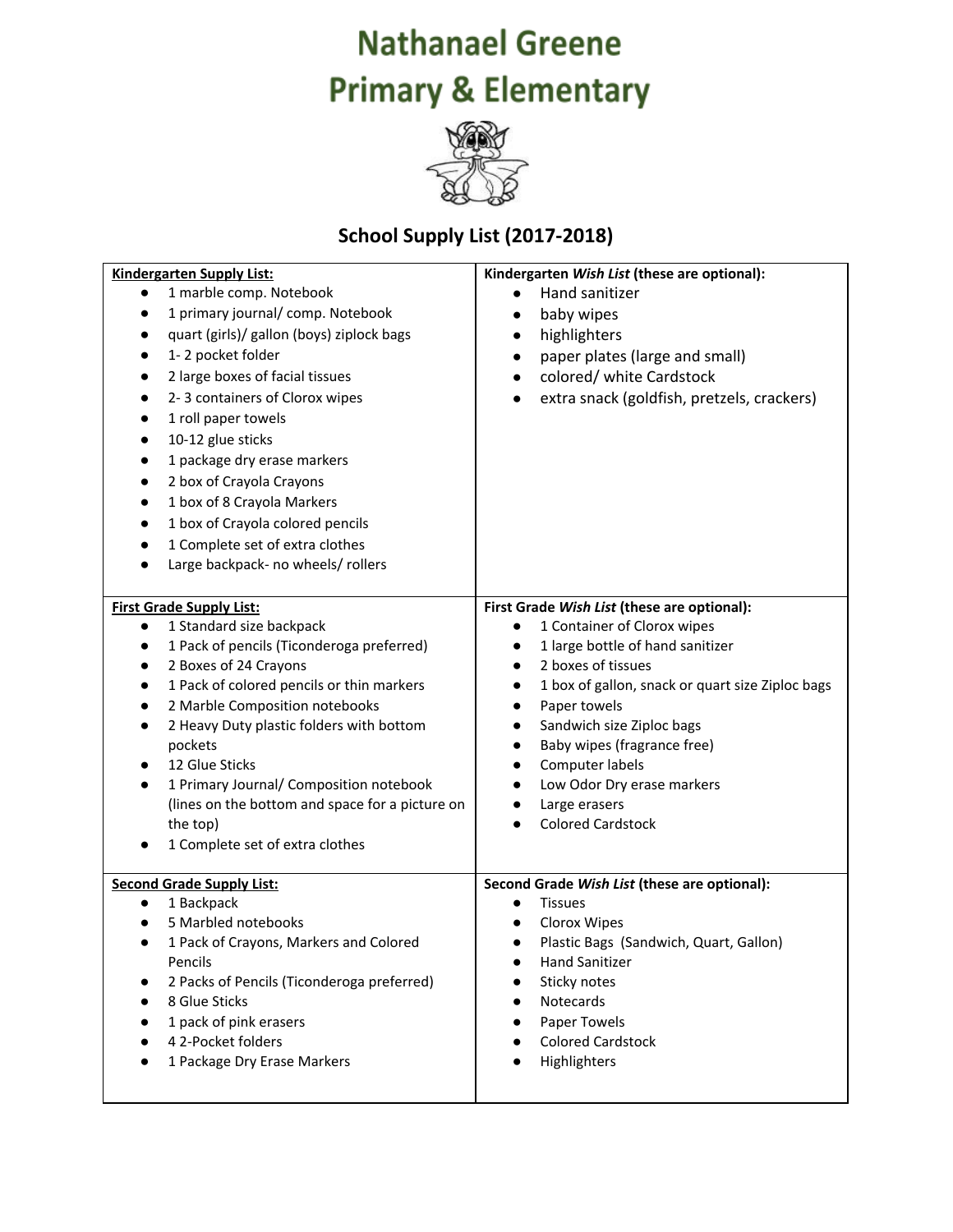## **Nathanael Greene Primary & Elementary**



| <b>Third Grade Supply List:</b>                            | Third Grade Wish List (these are optional):                     |
|------------------------------------------------------------|-----------------------------------------------------------------|
| 1 Backpack<br>$\bullet$                                    | Extra supplies will be collected for the class to share         |
| 1 Pair of Scissors<br>$\bullet$                            | throughout the year.                                            |
| 6 Plastic, 2 pocket folders (need red, black,<br>$\bullet$ | Plastic Bags (Snack, Sandwich, Quart or Gallon)<br>$\bullet$    |
| yellow, green, blue and purple) with 3-prongs              | <b>Hand Sanitizer</b><br>$\bullet$                              |
| 2 boxes of sharpened pencils or unsharpened<br>$\bullet$   | <b>Colored Cardstock</b><br>$\bullet$                           |
| Ticonderoga preferred                                      | Clorox Wipes<br>$\bullet$                                       |
| 6 Marble Notebooks                                         | Art supplies - clorox wipes, tissues, glue sticks.<br>$\bullet$ |
| 1 Package Loose Leaf Paper<br>٠                            | markers, masking tape                                           |
| 1 Box of 24 Crayons or 1 Box of markers<br>$\bullet$       |                                                                 |
| 12 Glue Sticks<br>$\bullet$                                |                                                                 |
| 4 Highlighters                                             |                                                                 |
| 4 Low-Odor Dry Erase Markers<br>$\bullet$                  |                                                                 |
| 2 Erasers for pencils (no pencil top erasers)<br>$\bullet$ |                                                                 |
| 1 pencil box or pouch regular size<br>$\bullet$            |                                                                 |
| 1 Package of post-its                                      |                                                                 |
| 2 boxes of tissues                                         |                                                                 |
|                                                            |                                                                 |
| <b>Fourth Grade Supply List:</b>                           | Fourth Grade Wish List (these are optional):                    |
| 1 Backpack<br>$\bullet$                                    | <b>Tissues</b><br>$\bullet$                                     |
| 2 Packages Loose Leaf Paper                                | Ziploc Bags (Sandwich, Quart and Gallon Size)                   |
| 1 Pack of Pencils, Eraser and Sharpener                    | Clorox Wipes<br>$\bullet$                                       |
| 12 Glue Sticks                                             | Post-its<br>$\bullet$                                           |
| 1-2 Packs of Index Cards<br>$\bullet$                      | <b>Colored Cardstock</b><br>$\bullet$                           |
| 2 Packs Low Odor Dry Erase Markers<br>$\bullet$            | Labels (8160 or 8167)<br>$\bullet$                              |
| 1 Pack of Colored Pencils<br>$\bullet$                     | Art supplies - clorox wipes, tissues, glue sticks,<br>$\bullet$ |
| 1 Pack of Highlighters (4 color pack)<br>$\bullet$         | markers, masking tape                                           |
| 1 Pair of Scissors<br>$\bullet$                            |                                                                 |
| 6 Composition Notebooks                                    |                                                                 |
| 1 Pack of Markers                                          |                                                                 |
| 4 Pocket Folders                                           |                                                                 |
|                                                            |                                                                 |
| <b>Fifth Grade Supply List:</b>                            | Fifth Grade Wish List (these are optional):                     |
| 1 Backpack<br>$\bullet$                                    | <b>Box of Tissues</b>                                           |
| 1 three inch 3- ring binder                                | Box of disinfecting wipes (Clorox)                              |
| Binder dividers with pockets                               | Regular Aluminum Foil for Art                                   |
| 1 Three Subject Notebook<br>2 composition notebooks        | Sandwich sized ziplock bags<br>extra notebook paper/pencils     |
|                                                            |                                                                 |
| 3 Folders with Pockets                                     | Art supplies - clorox wipes, tissues, glue sticks,<br>$\bullet$ |
| 3 Packages of Notebook Paper                               | markers, masking tape                                           |
| 1 Pair of Scissors                                         |                                                                 |
| 6 Glue Sticks                                              |                                                                 |
| 1 Pack of Pencils/ Erasers                                 |                                                                 |
| 1 Pack Highlighters - assorted colors                      |                                                                 |
| 3 blue or black dry erase markers                          |                                                                 |